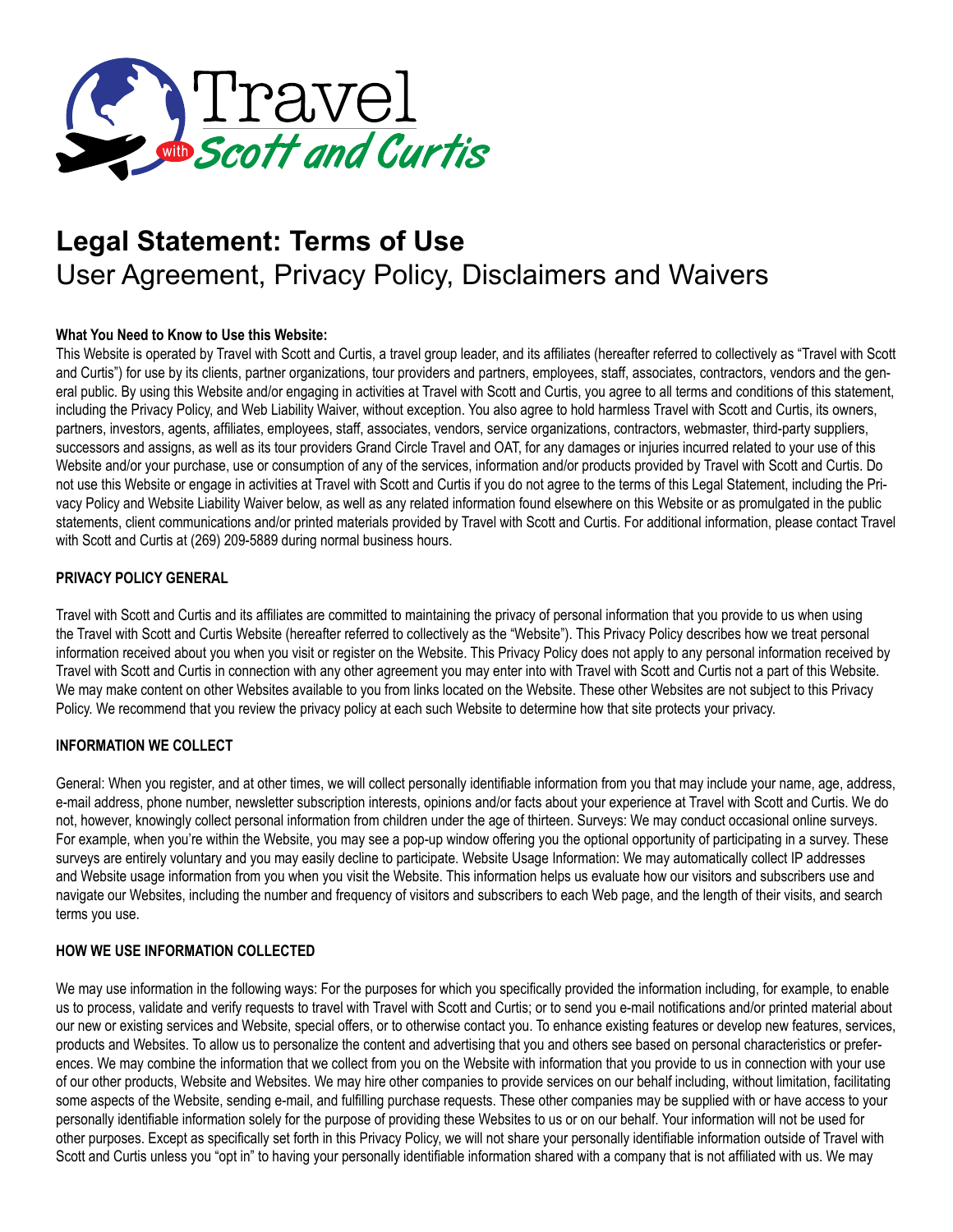disclose and use personally identifiable information in special circumstances where it is necessary to enforce our Terms of Use (for example, when necessary to protect our intellectual property rights). We may also disclose or use your personal information when we, in good faith, believe that the law requires us to do so.

#### **DISCUSSIONS**

We may create a Discussion section of our Website to provide you with an opportunity to tell us what you think and read what other readers have to say. If you chose to use any such Discussions features (for example, by posting a message on our Discussions message boards), we may make public any information that you provide including your name, location and e-mail address.

## **EMAIL MESSAGES**

If you register on our Website, you may occasionally receive email messages about the Website that are intended to assist you in making the most out of your relationship with Travel with Scott and Curtis. Such email messages may contain a link that you may use to opt-out of receiving further such messages.

## **COOKIES AND WEB BEACONS**

We may employ cookie technology. We may use web beacons (invisible images often referred to as pixel tags or clear GIFs) on our site in order to recognize users and assess traffic patterns. We also include Web beacons in our e-mail messages including newsletters in order to count how many e-mail messages have been opened.

#### **ADS FOR THE WEBSITE**

When you view an ad for the Website on other sites, our third-party advertising company may place or recognize a unique cookie on your browser. The Website and our advertising company may also use Web beacons (invisible images often referred to as pixel tags or clear GIFs) to note which Website pages you visit after viewing our ads. The information that is collected through the use of these images is not personally identifiable and is used only to track response to our advertising efforts.

## **SECURITY**

The personally identifiable information we collect about you is stored in limited-access servers. We will maintain safeguards to protect the security of these servers and your personally identifiable information.

#### **REVIEW AND CORRECTION**

You may review and update the personally identifiable information that you have provided to us by sending an e-mail request at the following e-mail address: travelwithscottandcurtis@gmail.com. Or you may call us at (269) 209-5889.

#### **DATA RETENTION**

We retain your information for as long as necessary to permit us to use it for the purposes that we have communicated to you and comply with applicable law or regulations.

#### **POLICY MODIFICATIONS**

When we make any material change to this Privacy Policy, we will inform you by posting a notice on this site that the policy has been updated and by changing the date on this page noting when the policy was last updated.

# **TRANSFER TO U.S. OR OTHER COUNTRIES**

Your information may be stored and processed in the United States or Canada to facilitate online processing, and by registering on our Website, you consent to the transfer of information outside of your country.

#### **WEBSITE LIABILITY WAIVER**

Some parts of this Website were developed and/or provided by True Wind Media, LLC. By using this Website, you agree that True Wind Media, LLC, Wix.com and all other third-party vendors associated with this Website shall not be liable for any damages resulting from the use or misuse